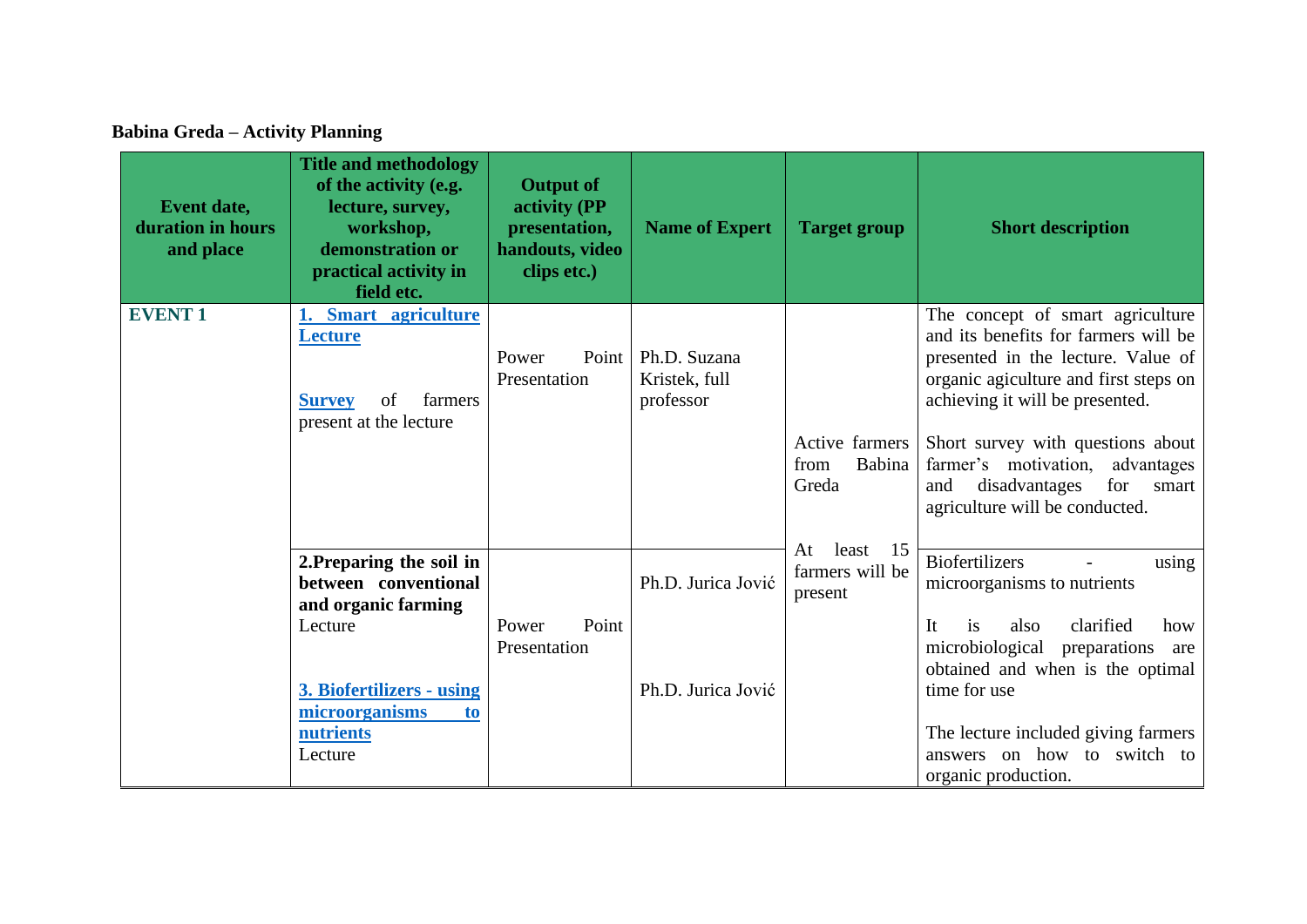| <b>EVENT 2</b> | 4. Workshop in the<br><i>(conventional)</i><br>field<br>and<br>organic<br>production of field<br>crops)                                    | Demonstration<br>in field      | Ph.D. Suzana<br>Kristek, full<br>professor       | Active farmers<br>from<br>Babina<br>Greda       | Crop review by conventional and<br>organic production methods.<br>Presenting the benefits of organic<br>production.                                                                                                        |
|----------------|--------------------------------------------------------------------------------------------------------------------------------------------|--------------------------------|--------------------------------------------------|-------------------------------------------------|----------------------------------------------------------------------------------------------------------------------------------------------------------------------------------------------------------------------------|
|                | 5. Workshop in the<br>field<br><i>(conventional)</i><br>ecological<br>and<br>vegetable growing)                                            | Demonstration<br>in field      | Ph.D. Suzana<br>Kristek, full<br>professor       | 15<br>At<br>least<br>farmers will be<br>present | Crop review by conventional and<br>organic production methods.<br>Presenting the benefits of organic<br>production.<br>Also, compare the production of<br>field crops with highly profitable<br>crops (vegetables, fruits) |
|                | <b>6. Approbation of seed</b><br>crops - the importance<br>of seed quality<br>of<br>farmers<br><b>Survey</b><br>present at the field visit | Demonstration<br>in field      | Ph.D. Jurica Jović                               |                                                 | Options seed production for their<br>own use and sale.                                                                                                                                                                     |
| <b>EVENT 3</b> | <b>Significant</b><br><b>of</b><br>in<br>biopreparations<br>organic production                                                             | Power<br>point<br>presentation | Ph.D.<br>Suzana<br>full<br>Kristek,<br>professor | Active farmers<br>from<br>Babina<br>Greda       | Explain that in organic production<br>the use of biopreparations as a<br>substitute for mineral fertilizers,<br>fungicides<br>chemical<br>and<br>insecticides is the only choice.                                          |
|                | 8. Bio fungicides and<br>bioinsecticides<br>$\sim$<br>control in soil as a<br>preventive measure                                           | Point<br>Power<br>Presentation | Ph.D.<br>Suzana<br>Kristek,<br>full<br>professor | At<br>least<br>15<br>farmers will be<br>present | Explanation of application method<br>(soil)<br>treatment<br>with<br>biopreparations,<br>seed<br>treatment,<br>foliar treatment)                                                                                            |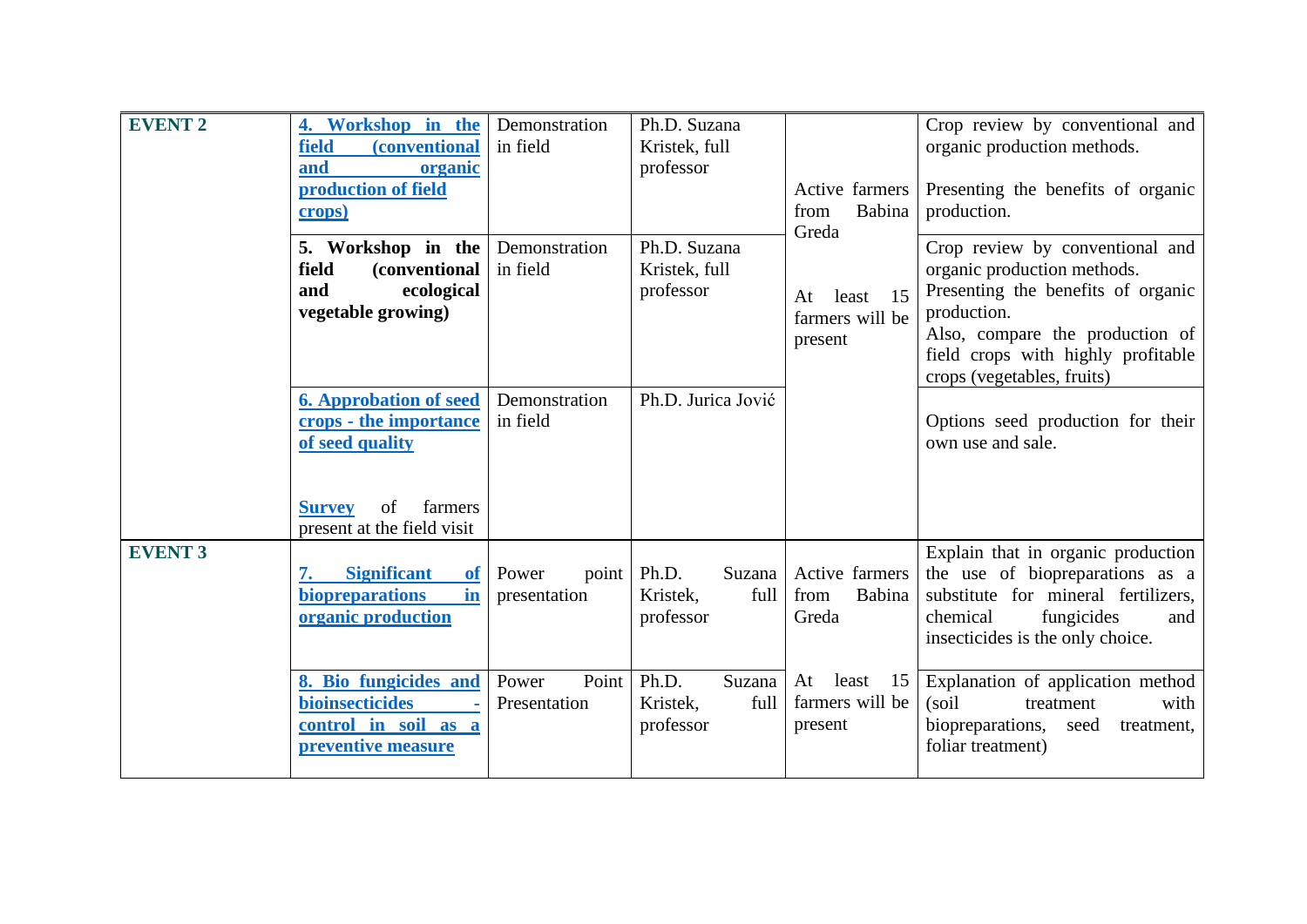|               | 9. The importance of<br><i>irrigation</i><br>in<br><b>agricultural</b><br>production | Power<br>Point<br>Presentation              | Ph.D.<br>Jasna<br>Šoštarić,<br>full<br>professor | Drought causes even drying plants,<br>reducing<br>the<br>index<br>of<br>ultimately<br>photosynthesis<br>and<br>reducing<br>yield.<br>Irrigation<br>is<br>of<br>in all<br>important<br>methods<br>agricultural<br>production<br>agroecological,<br>(conventional,<br>ecological)                                                                        |
|---------------|--------------------------------------------------------------------------------------|---------------------------------------------|--------------------------------------------------|--------------------------------------------------------------------------------------------------------------------------------------------------------------------------------------------------------------------------------------------------------------------------------------------------------------------------------------------------------|
|               | <b>Economic</b><br>10.<br><b>of</b><br>ecological agricultural<br>production         | Power<br>Point<br>Presentation              | Ph.D. Ljubica<br>Ranogajac,<br>full<br>professor | Establishing<br>maintaining<br>and<br>favourable relations<br>between the<br>factors of organic production.<br>Successful management of work<br>processes with the aim of achieving<br>profitable<br>economical<br>and<br>Determining<br>production.<br>the<br>differences between investment and<br>profit in conventional and organic<br>production. |
| <b>EVENT4</b> | 11.<br><b>Greenhouse</b><br>presentation                                             | 12 minute film<br>from<br>the<br>greenhouse | Ph.D.<br>Suzana<br>Kristek,<br>full<br>professor | of<br>vegetable<br>Advantages<br>high<br>controlled<br>production in<br>conditions. Hydroponic cultivation.                                                                                                                                                                                                                                            |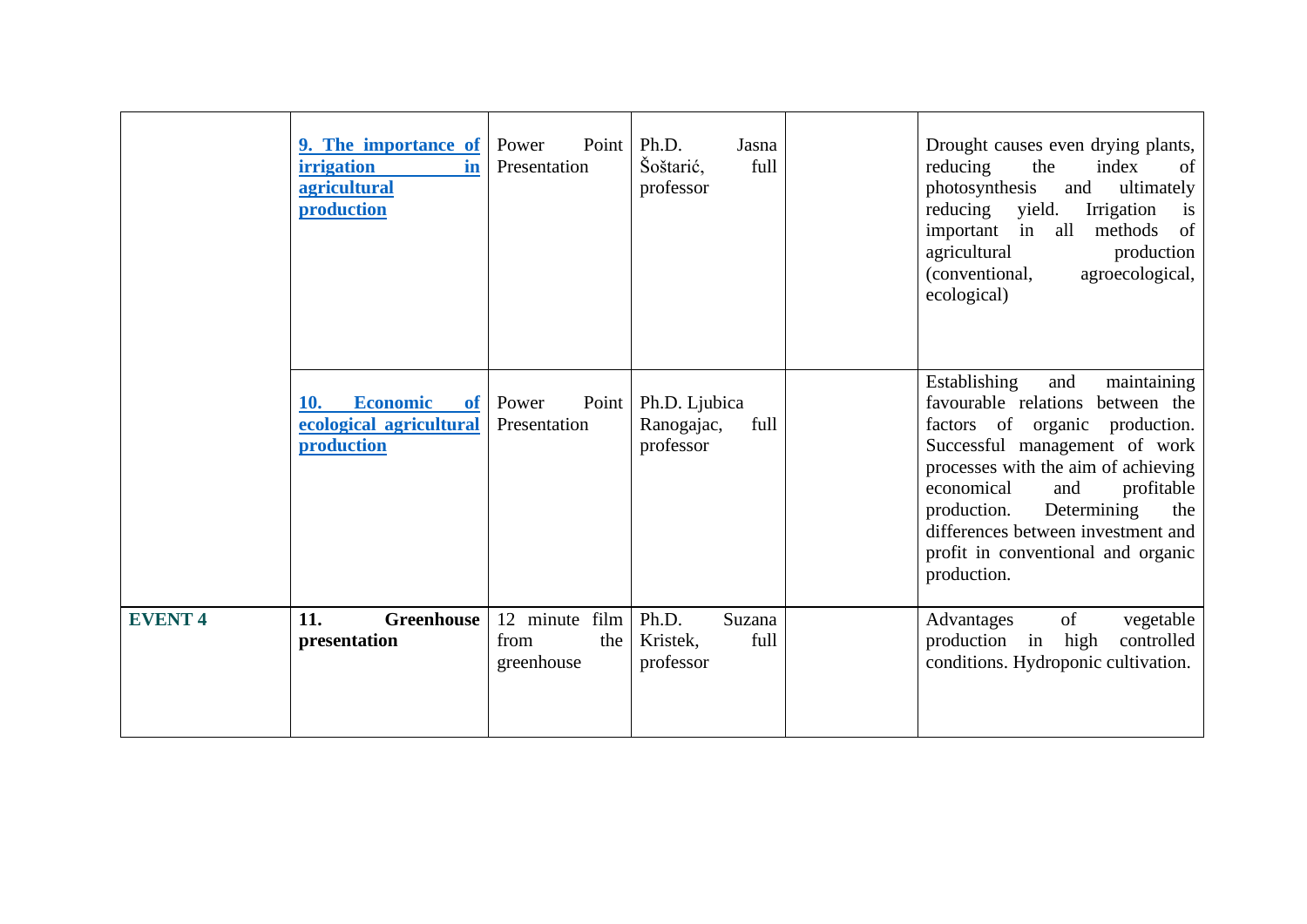| 12. Modern vegetable<br>production<br>in<br>greenhouses                                                                                                                                                        | Power<br>Point<br>Presentation | Ph.D.<br>Tomislav<br>Vinković,<br>associate<br>professor | Active farmers<br>from<br>Babina<br>Greda          | Advantages of tomato production in<br>controlled<br>conditions.<br>The<br>properties of substrates for growing<br>in greenhouses.                                                                                                                                                                                                                                                |
|----------------------------------------------------------------------------------------------------------------------------------------------------------------------------------------------------------------|--------------------------------|----------------------------------------------------------|----------------------------------------------------|----------------------------------------------------------------------------------------------------------------------------------------------------------------------------------------------------------------------------------------------------------------------------------------------------------------------------------------------------------------------------------|
| 13. Microorganisms as<br>starter cultures in the<br>production of various<br>fermented products                                                                                                                | Power<br>Point<br>Presentation | Ph.D.<br>Suzana<br>full<br>Kristek,<br>professor         | 15<br>At<br>least<br>farmers<br>will<br>be present | Sales of processed agricultural<br>products are the most profitable.<br>Organic products<br>should<br>not<br>contain chemical preservatives, but<br>biopreparations.                                                                                                                                                                                                             |
| <b>14. Marketing of</b><br>agricultural products<br>Lecture                                                                                                                                                    | Point<br>Power<br>Presentation | Ph.D.<br>Ljubica<br>Ranogajac,<br>full<br>professor      |                                                    | Marketing in organic production is<br>extremely important. Marketing is<br>the management of a company<br>according to the requirements of<br>the market. The task of marketing<br>is to constantly find new ways to<br>satisfy customers, and constantly<br>look for new markets.<br>focus of marketing is<br>The<br>consumers and their needs that are<br>constantly changing. |
| <b>Approbation</b><br>15.<br><b>of</b><br>seed<br>Very<br>crops -<br>short lecture for those<br>who are interested but<br>could not come infield<br>The methods of weed<br>control<br>$\mathbf{in}$<br>organic | Point<br>Power<br>Presentation | Ph.D. Jurica Jović                                       |                                                    | Options seed production for their<br>own use and sale.<br>Possibilities of weed control in                                                                                                                                                                                                                                                                                       |